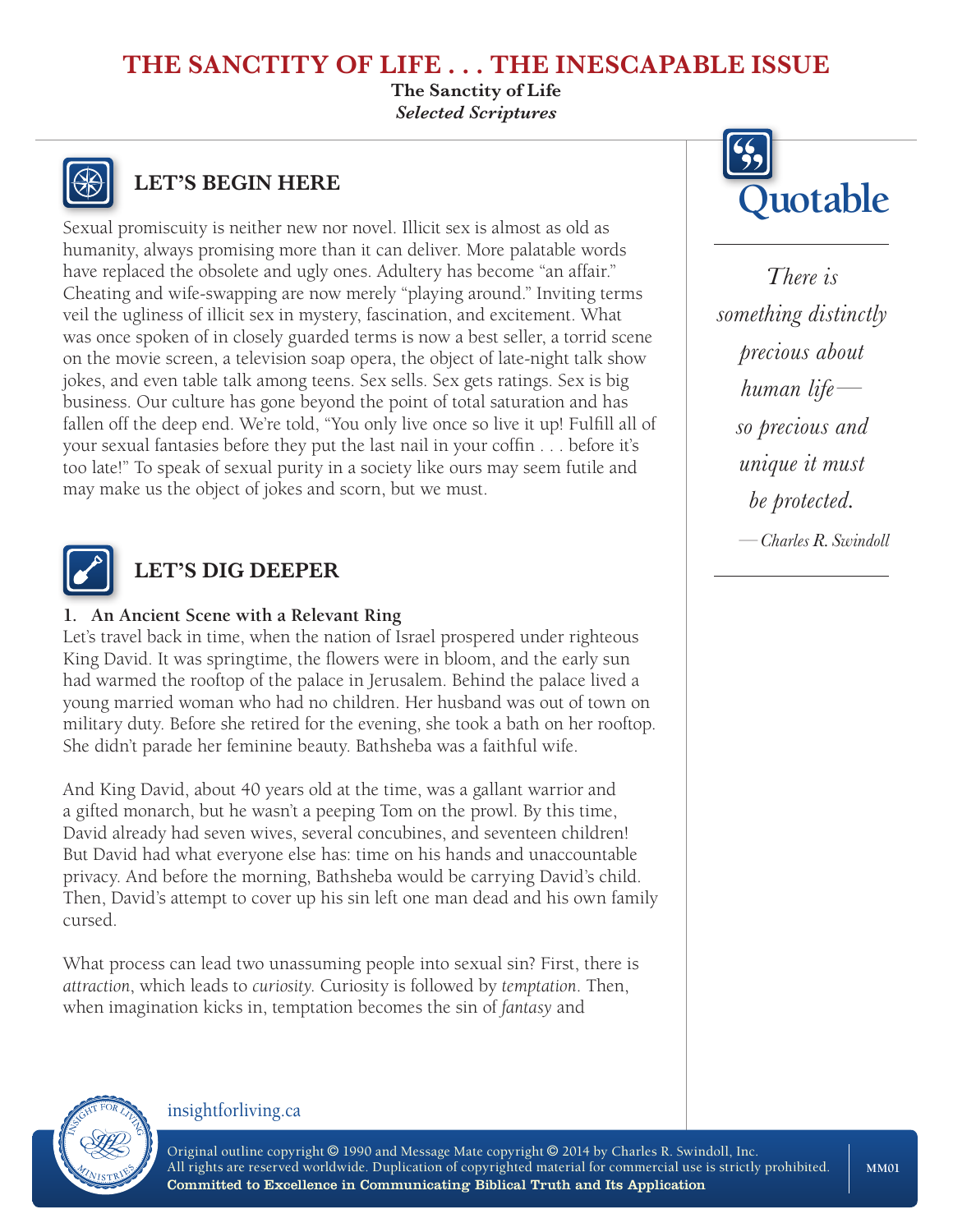### **THE SANCTITY OF LIFE . . . THE INESCAPABLE ISSUE The Sanctity of Life** *Selected Scriptures*

eventually, *lust*. Lust then blinds us to the consequences of sin, and the *act* of infidelity results. Then, when the fog of lust clears, we realize that our actions have left a trail of destruction and brokenness. Truly, "temptation comes from our own desires, which entice us and drag us away. These desires give birth to sinful actions. And when sin is allowed to grow, it gives birth to death" (James 1:14–15 NLT).

#### **2. Some Scriptural Insights with Practical Warnings (1 Corinthians 6:18; 2 Corinthians 12:20–21; 1 Thessalonians 4:1–8)**

Let's consider three specific New Testament Scriptures that address purity.

### • **First Thessalonians 4:1–8**

The first of these three passages is perhaps the most explicit statement in all of Paul's writings regarding sexual immorality. Paul wrote this letter to believers in Macedonia, a free-spirited society that not only condoned divorce but permitted extramarital affairs. Even in that permissive culture, Paul called Christians to walk in obedience to God's standard of moral purity and to abstain from any kind of sexual sin.

#### • **First Corinthians 6:15–20**

If we think morals were loose in Thessalonica, the extremes allowed in Corinth will boggle our minds! Since Paul repeated the word "body" six times in this passage, his point is directly related to using one's body as an instrument of sexual sin. Somehow, sexual sin alone takes a toll on humans that no other sin does. In gluttony, drug abuse, and crimes against others, the body participates in the sin but it isn't the *instrument* of the sin. Sexual sin, on the other hand, breaks the mystical bond between the believer and Christ and causes irreparable damage to one's soul and, sometimes, one's body.

• **Second Corinthians 12:20–21** 

In this passage, Paul again wrote to the Corinthians on the subject of sexual immorality. In fact, Paul stated his feelings candidly, telling the Corinthian believers that he was afraid to come visit them, because he might be disappointed or, worse, humiliated because they hadn't cleansed themselves of sexual impurity. There were three primary sins that the Corinthians struggled with: first, *impurity*, including covetousness, greed, and idolatry; second, *immorality*, a term used for sexual activity outside of marriage; and third, *sensuality* or a willful defiance of decency. Paul's real problem with the Corinthians was that they had not *repented* of these impure actions. Only repentance, turning away from sexual sin, will lead to true freedom.



#### insightforliving.ca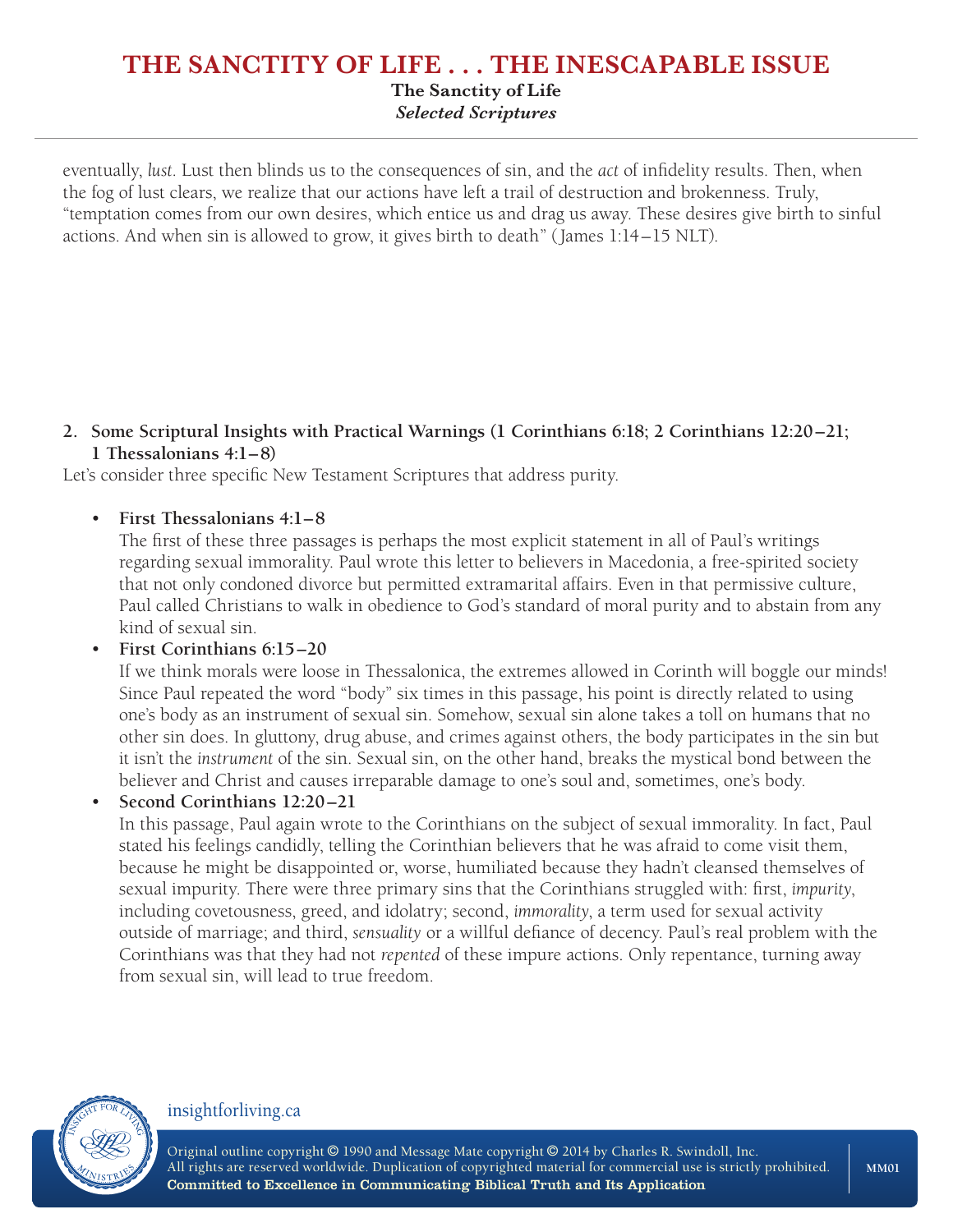### **THE SANCTITY OF LIFE . . . THE INESCAPABLE ISSUE**

**The Sanctity of Life** *Selected Scriptures*



#### **A CLOSER LOOK** *David and Bathsheba*

Fresh off a series of victories on the battlefield, David was at an all-time high. He had ample money, incredible power, unquestioned authority, and remarkable fame. Therefore he was vulnerable. Perhaps he became a tad impressed by his own track record because in 2 Samuel 11:1, David indulged himself. David was in bed, not in battle. Had he been where he belonged—with his troops—the Bathsheba episode would never have been. Our greatest battles don't usually come when we're working hard; they come when we have too much unguarded leisure. Hard times create dependent people. We don't become proud when we're dependent on God. Survival keeps believers humble. Pride happens when everything is swinging in our direction. When we are growing in prestige and fame and significance, that's the time to watch out! In good times and struggles, we Christians should evaluate our thoughts and examine our lives according to Scripture . . . and, of course, surround ourselves with accountability.



# **LET'S LIVE IT**

So what should Christians do if they have engaged in sexual impurity? Here are several helpful solutions:

- *Acknowledge the impurity*. It will heal the distance between us and the Lord.
- *Break all connections*. It will stop the cycle of sin.
- *Communicate your need*. It will make you accountable.
- *Determine to abstain*. It will free you to be all God means you to be.

**Do you have any sexual sins to acknowledge and deal with? How can you make yourself accountable to others so that you won't fall when temptation comes?**



#### insightforliving.ca